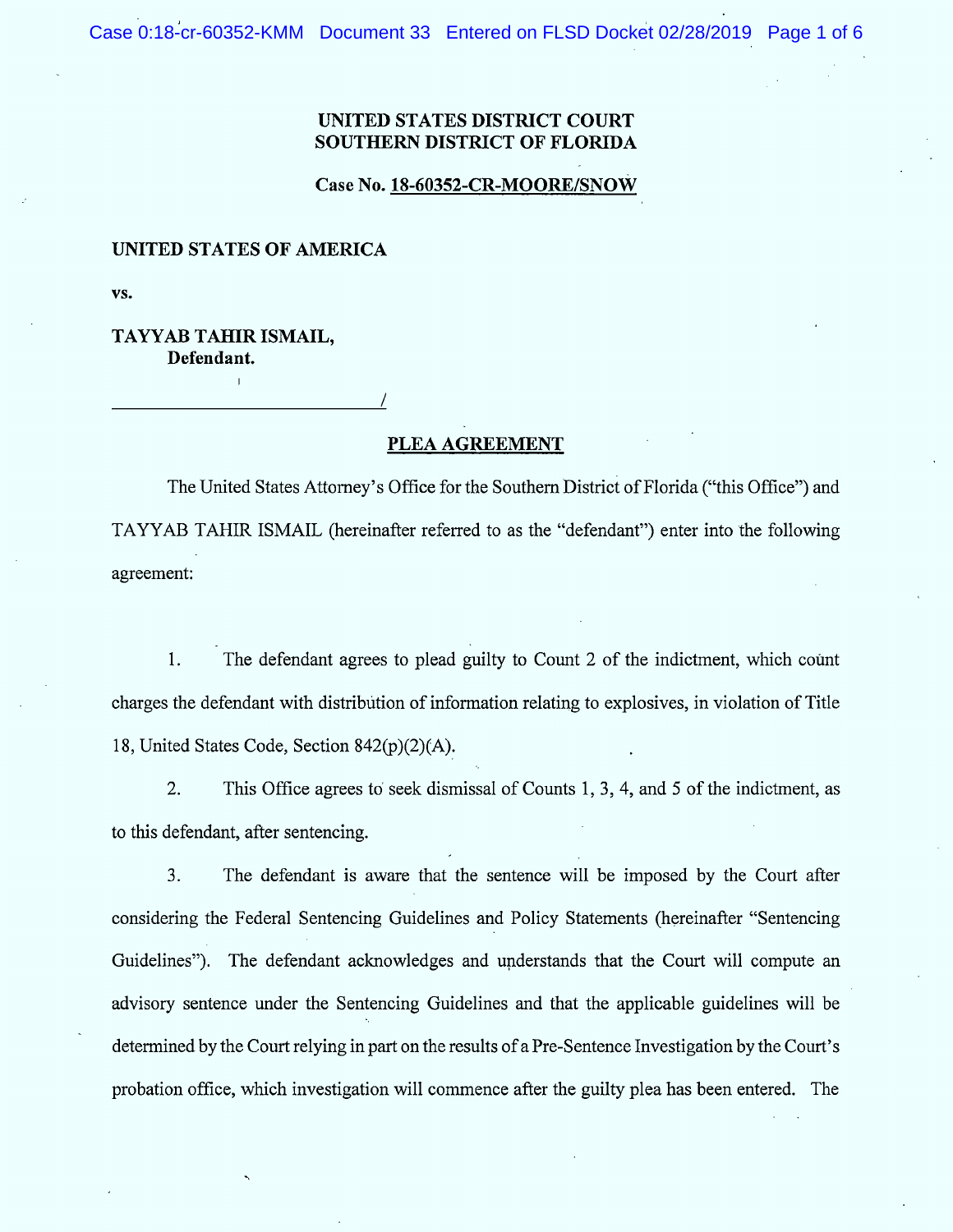defendant is also aware that, under certain circum stances, the Court may depart from the advisory sentencing guideline range that it has computed, and may raise or lower that advisory sentence under the Sentencing Guidelines. The defendant is further aware and understands that the Court is required to consider the advisory guideline range determined under the Sentencing Guidelines, but is not bound to impose a sentence within that advisory range; the Court is permitted to tailor the ultimate sentence in light of other statutory concerns, and such sentence may be either more severe or less severe than the Sentencing Guidelines' advisory sentence. Knowing these facts, the defendant understands and acknowledges that the Court has the authority to impose any sentence within and up to the statutory maximum authorized by 1aw for the offense identified in paragraph 1 and that the defendant may not withdraw the plea solely as a result of the sentence imposed.

4. The defendant also understands and acknowledges that the Court may impose a statutory maximum term of imprisonment of up to twenty (20) years, followed by a term of supervised release of up to five (5) years. ln addition to a term of imprisonment and supervised release, the Court may impose a fine of up to \$250,000.00.

5. The defendant further understands and acknowledges that, in addition to any sentence imposed under paragraph 4 of this agreement, a special assessment in the amount of \$100.00 will be imposed on the defendant. The defendant agrees that any special assessment imposed shall be paid at the time of sentencing.

6. This Office reserves the right to inform the Court and the probation office of al1 facts pertinent to the sentencing process, including all relevant information concerning the offenses committed, whether charged or not, as well as concerning the defendant and the defendant's background. Subject only to the express terms of any agreed-upon sentencing recommendations

 $\overline{2}$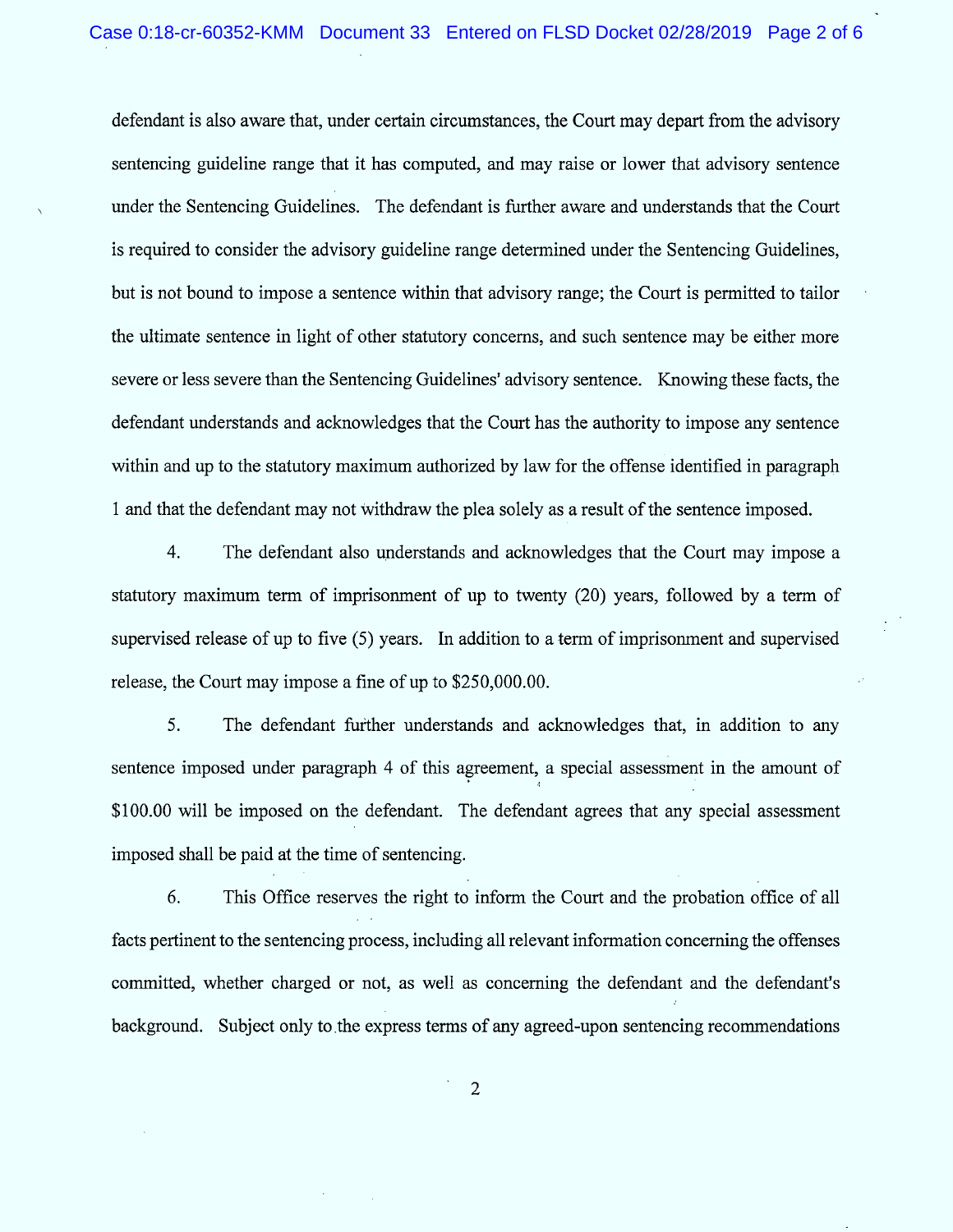contained in this agreement, this Office further reserves the right to make any recommendation as l to the quality and quantity of punishment.

 $7.$ This Office agrees that it will recommend at sentencing that the Court reduce by two levels the sentencing guideline level applicable to the defendant's offense, pursuant to Section 3E1.1(a) of the Sentencing Guidelines, based upon the defendant's recognition and affinnative and timely acceptance of personal responsibility. If at the time of sentencing the defendant's offense level is determined to be 16 or greater, the government will make a motion requesting an additional one level decrease pursuant to Section  $3E1.1(b)$  of the Sentencing Guidelines, stating that the defendant has assisted authorities in the investigation or prosecution of his own misconduct by timely notifying authorities of his intention to enter a plea of guilty, thereby pennitting the h government to avoid preparing for trial and permitting the government and the Court to allocate their resources efficiently. The United States, however, will not be required to make these k recommendations if the defendant: (1) fails or refuses to make a full, accurate and complete disclosure to the probation office of the circumstances surrounding the relevant offense conduct; (2) is found to have mikrepresented facts to the government prior to entering into this plea agreement; or (3) commits any misconduct after entering into this plea agreement, including but not limited to committing a state or federal offense, violating any term of release, or making false statements or misrepresentations to any governmental entity or official.

8. The defendant is aware that Title 18, United States Code, Section 3742 affords the defendant the right to appeal the sentence imposed in this case. Acknowledging this, in exchange for the undertakings made by the United States in this plea agreement, the defendant hereby waives a1l rights conferred by Section 3742 to appeal any sentence imposed, including any restitution

3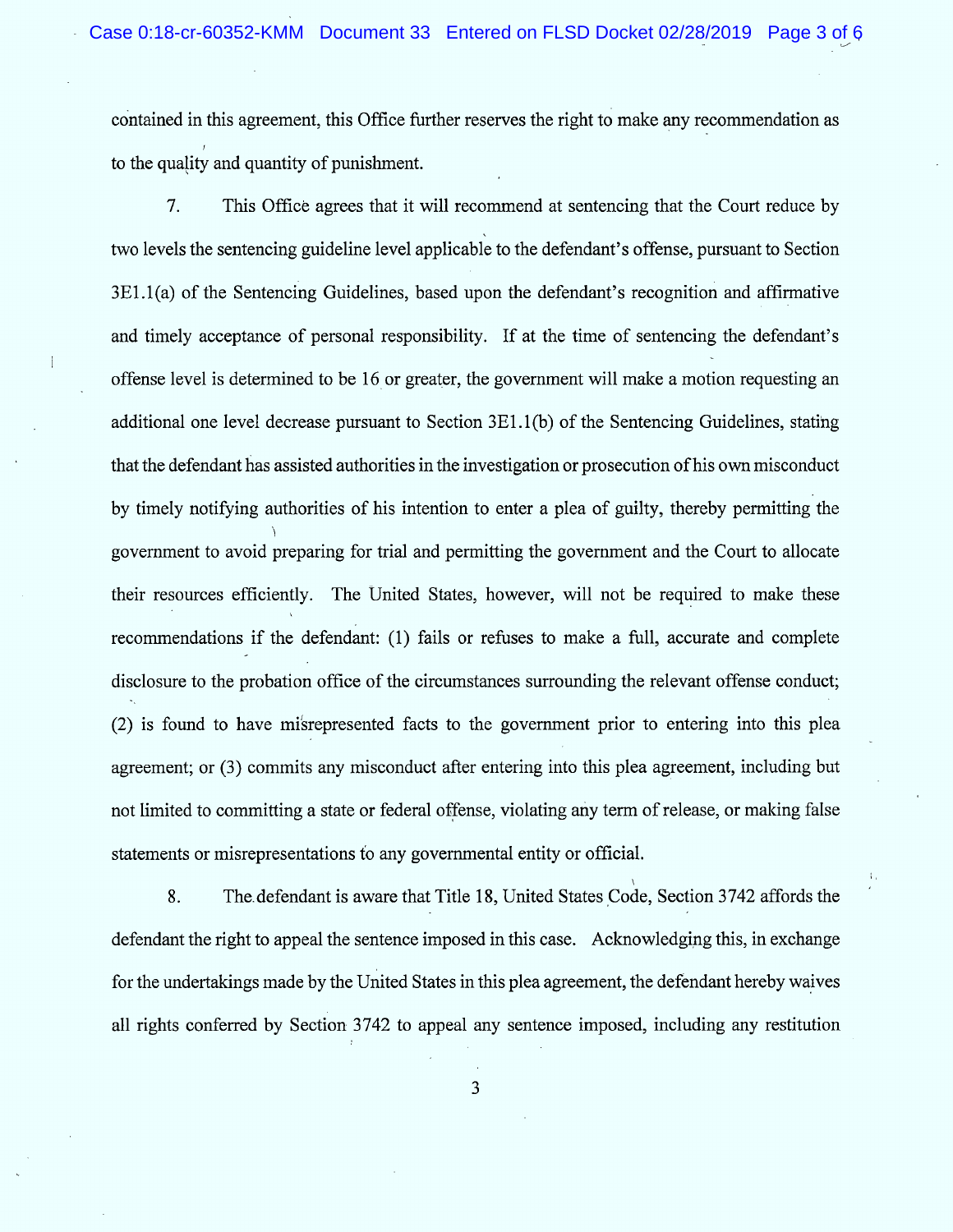order, or to appeal the manner in which the sentence was imposed, unless the sentence exceeds the maximum permitted by statute or is the result of an upward departure and/or a variance from the guideline range that the Court establishes at sentencing. The defendant further understands that nothing in this agreement shall affect the government's right and/or duty to appeal as set forth in Title 18, United States Code, Section 3742(b). However, if the United States appeals the defendant's sentence pursuant to Section 3742(b), the defendant shall be released from the above waiver of appellate rights. By signing this agreement, the defendant acknowledges that he has discussed the appeal waiver set forth in this agreement with his attorney. The defendant further égrees, together with the United States, to request that the district court enter a specific finding that the defendant's waiver of his right to appeal the sentence to be imposed in this case was knowing and voluntary.

9. The defendant is aware that the sentence has not yet been determined by the Courl. The defendant also is aware that any estimate of thè probable sentencing range or sentence that the defendant may receive, whether that estimate comes from the defendant's attorney, the government, or the probation office, is a prediction, not a promise, and is not binding on the ; government, the probation oftice or the Court.

10. The initial Response to the Standing Discovery Order and its numerous attachments, including recorded conversations of the defendant, mirror images of his electronics, and content from his cellular telephone, have been provided to the defendant. Additional  $\ddot{\phantom{0}}$ discovery exists. Thus, this Office represents that the undersigned prosecutor is unaware of any information establishing the factual innocence of the defendant in the offenses referred to in paragraph one of this agreement. This Office understands it has a continuing duty to provide such

 $\overline{\mathbf{4}}$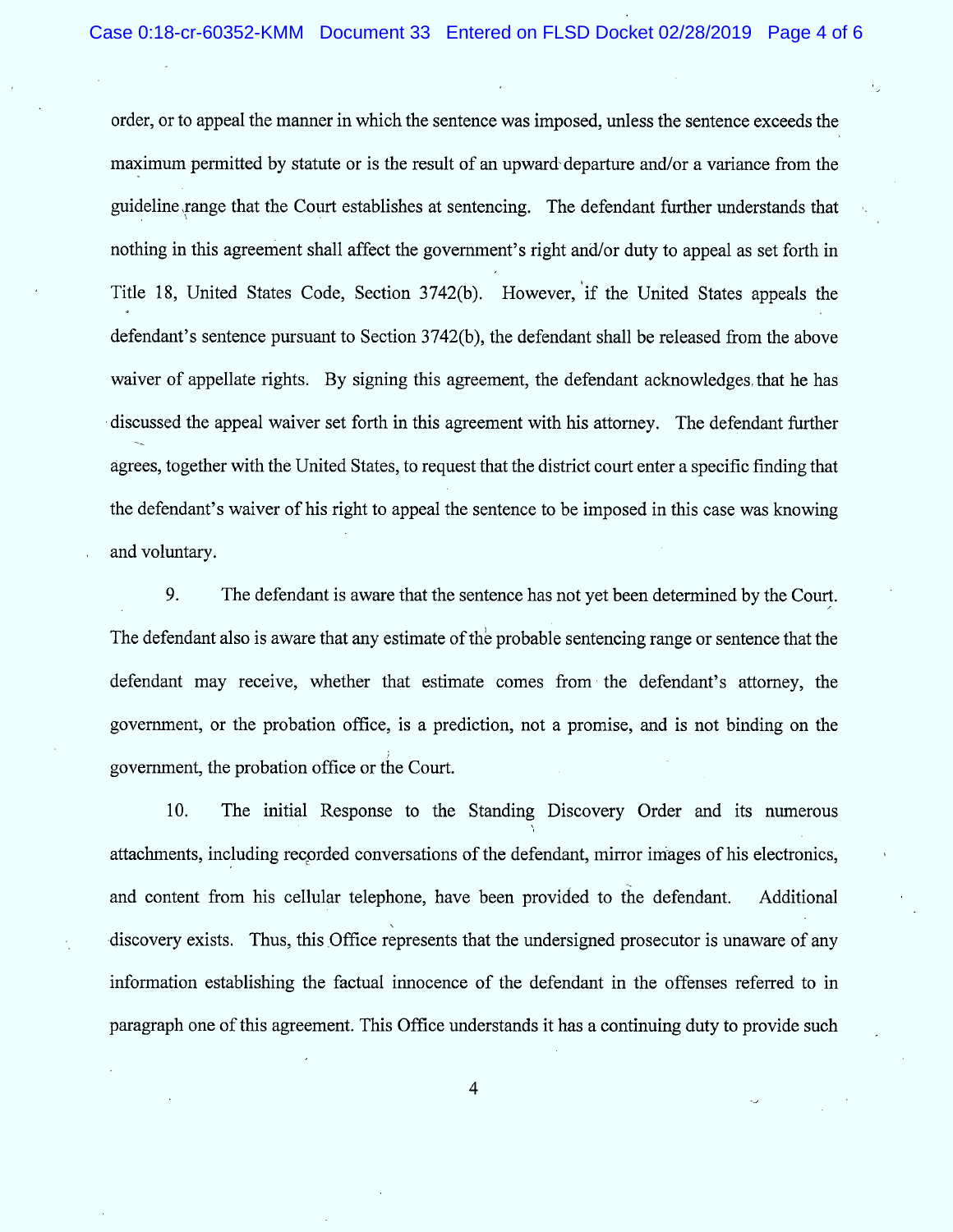information establishing factual innocence of the defendant. The defendant understands that if this case proceeded-to trial, this Office would be required to provide impeachment information relating to any informants or other witnesses. In addition, if the defendant raised an affirmative defense, this Office would be required to provide information in its possession that supports such a defense. Further, if this case proceeded to trial, this Office would be required to provide other information and materials in accordance with Fed. R. Crim. P. 16 and the Southern District of Florida's Standing Discovery Order. In return for the Government's promises set forth in this agreement, the defendant waives the right to receive all such additional information and materials, other than information and materials establishing the factual innocence of the defendant, and also agrees not to attempt to withdraw his guilty plea or to file a collateral attack based on the existence of such information and materials other than information and materials establishing the factual innocence of the defendant.

11. This is the entire agreement and understanding between this Office and the defendant. There are no other agreements, promises, representations, or understandings unless